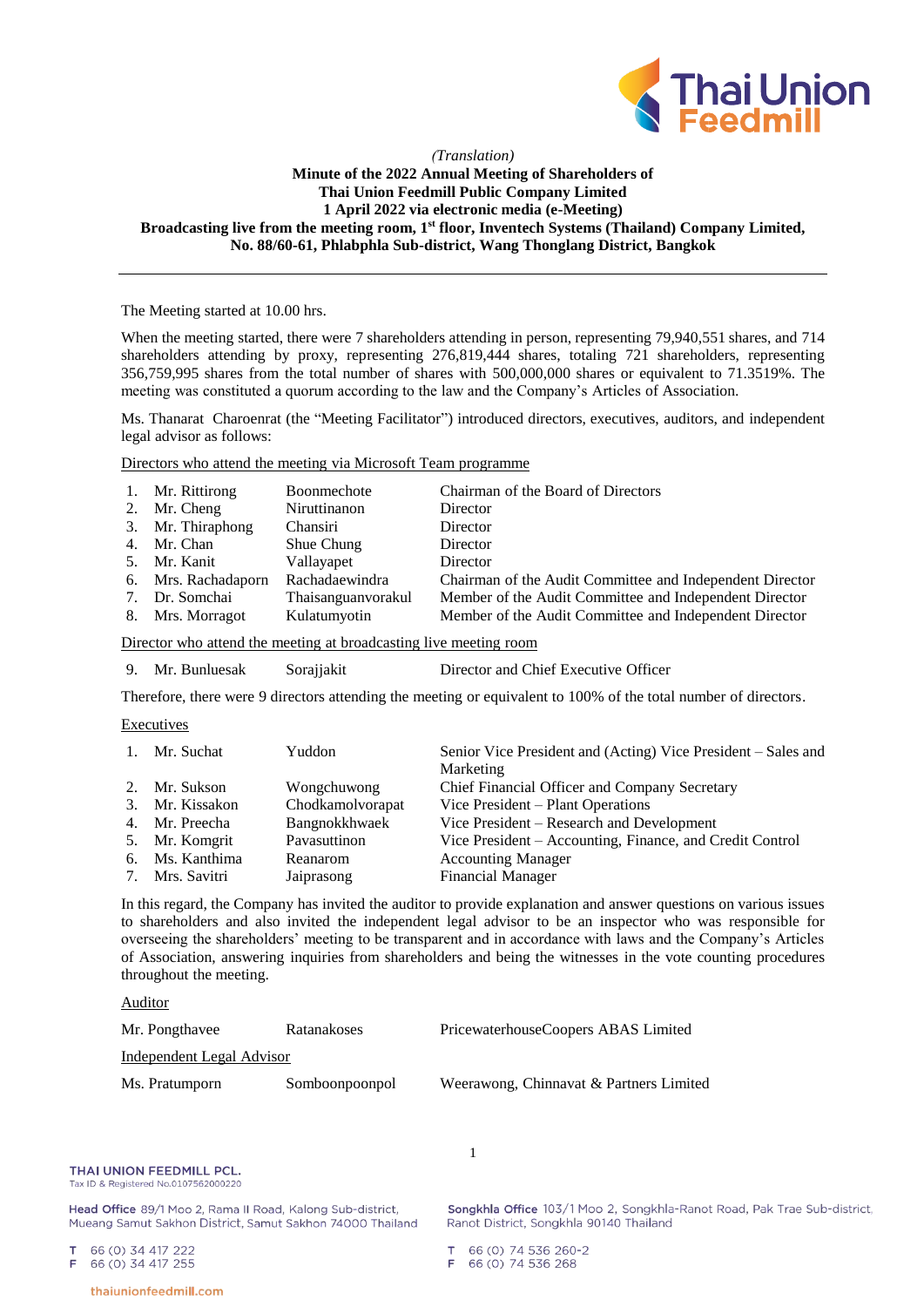

Due to the current situation of the COVID-19 pandemic, which is continuously intensifying, the Company is deeply concerned over the safety and health of all shareholders who attend the meeting including those who participated in the meeting. The Company is ready to strictly comply with various government measures to prevent and minimize the risk of spreading the COVID-19 virus. For this reason, the Company therefore convened the 2022 Annual General Meeting of Shareholders only through electronic media (e-Meeting) pursuant to the Royal Decree on Teleconferences through Electronic Means B.E. 2563 (2020) including other relevant regulations and the Company already notified all shareholders in advance via the invitation letter to the meeting. In this regard, the meeting facilitator has declared the meeting procedure as described in document sent to shareholders which rule, voting criteria, vote counting, and interrogation or express opinions as follow:

- 1. Attendees who are entitled to attend the meeting must verify their identity to obtain a username and password in accordance with the Company's method which has been informed together with the meeting invitation letter. The attendees agree to comply with the meeting attendance requirements via electronic conferencing and register by bringing the email and password approved by the system to sign-in or verify your identity by requesting an OTP, then press the button "Register to attend the meeting". At this step, it will be deemed that the shareholders have already registered to attend the meeting and the number of shares held by shareholders will be counted as a quorum.
- 2. The meeting shall be conducted by consecutively considering the subjects according to the agenda in the invitation letter to the Meeting without switching the meeting agendas. The meeting shall present information of each agenda and giving opportunity to shareholders to ask questions before voting and will inform the voting results to the meeting for shareholders' acknowledgement after closing the vote.
- 3. In respect of voting in the meeting, all shareholders shall have the vote equivalent to the number of shares being held by them, with one vote per one share, and any shareholder having conflict of interest in any particular matter shall not be entitled to vote in such matter. In respect of voting through Inventech Connect system, the shareholders shall choose the agenda to vote and the system will accordingly show all 4 voting buttons,
	- (1) Approve -green button
	- (2) Disapprove red button
	- (3) Abstain -orange button and
	- (4) Cancel latest vote blue button.

In the case that the shareholders select "Cancel latest vote" or does not choose any button until the voting result in each agenda is closed, the Company shall put such vote into the approve votes. In this regard, the voting can be changed until the voting result in each agenda is closed. The Company shall give 1 minute to vote in the system for each agenda.

- 4. In respect of vote counting, the system will deduct disapproved votes and abstained votes from the total votes of the shareholders attending the meeting and casting their votes or the total votes of the shareholders entitled to vote, as the case may be, and the remaining votes shall be deemed as affirmative votes in respective agenda.
- 5. In the case that a proxy has been authorized by multiple shareholders, select "User Icon" and click on the "Switch Account" button to access the accounts of other shareholders, whilst votes and quorum will not be removed from the meeting. In the case that shareholders click the "Exit The Meeting" button before closing any agenda, the voting right shall not be count as quorum and voting right in such agenda. However, clicking the "Exit The Meeting" shall not deprive the shareholders or proxies to return to attend the meeting and vote on the next agenda in the system.
- 6. Interrogation and opinion expression of the shareholders and proxies Prior to resolution in each agenda, the Chairman of the Meeting shall give the shareholders or proxies the opportunity to interrogate in the issues related to the said agenda as appropriate.
	- An interrogation or opinion expression to the Meeting can be carried out by two ways as follows:
	- 1) An interrogation or opinion expression via the message system whereas the shareholders or proxies shall click "Ask a question" on menu and select which agenda that want to ask, type message requiring interrogation or opinion expression and click "Send". The Company's officer shall collect queries to be sent to the Chairman of the Meeting to further reply queries in the Meeting. However, if a lot of questions relating to such agenda were sent to the system, the Company reserved the right to consider and select the question as appropriate.
	- 2) An interrogation or opinion expression via voice recorder whereas the shareholders or proxies shall select which agenda that want to ask, then click "Record" and say the question. Once completed, click "Stop for Record" and "Send Question".

2

THAI UNION FEEDMILL PCL. Tax ID & Registered No.0107562000220

Head Office 89/1 Moo 2, Rama II Road, Kalong Sub-district, Mueang Samut Sakhon District, Samut Sakhon 74000 Thailand

66 (0) 34 417 222

66 (0) 34 417 255 F

Songkhla Office 103/1 Moo 2, Songkhla-Ranot Road, Pak Trae Sub-district, Ranot District, Songkhla 90140 Thailand

66 (0) 74 536 260-2 66 (0) 74 536 268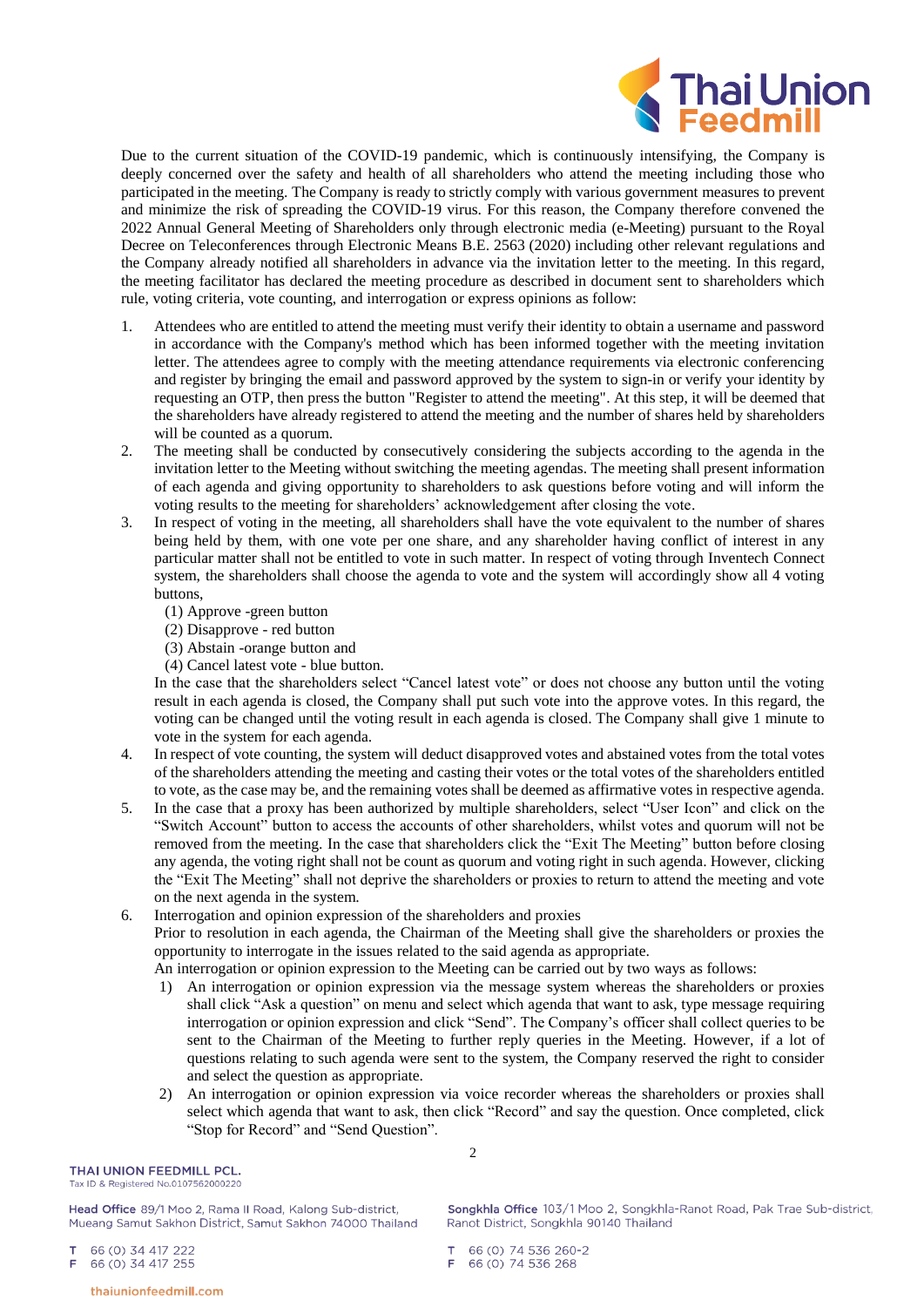

If a lot of questions relating to such agenda were sent to the system, the Company reserved the right to consider and select the question as appropriate.

- 7. In the case that the shareholders who have appointed a proxy had already specified their votes for each agenda, the Company shall record their votes, approve, disapprove and abstain as specified for each agenda in the system promptly while registration.
- 8. In case of any troubleshooting relating to logging to the meeting system or voting system, the shareholders may contact the call center at 02-9319139, as prescribed in the Guidelines.
- 9. In the event that the system crashes during the meeting, shareholders will receive an email to return to the meeting through the backup system.

Since the number of shareholders and shares was sufficient to constitute the quorum as required by the Company's Articles of Association, Mr. Rittirong Boonmechote, Chairman of the Board of Directors to be the Chairman of the Meeting (the "Chairman"), the Chairman thus requested the Meeting to consider the matters in accordance with the following agendas.

### **Agenda 1 To Certify the Minutes of the 2021 Annual General Meetings of Shareholders**

The Chairman proposed that the Meeting certified the Minutes of the 2021 Annual General Meetings of Shareholders held on 1 April 2021, (the detail of which appeared in the Attachment 1).

The Chairman gave the shareholders and proxies an opportunity to ask questions and express their opinions. No shareholders or proxies asked any questions or expressed any opinions, then the Chairman proposed the meeting to certify the Minutes of the 2021 Annual General Meeting of Shareholders.

### Voting: To approve this matter, a resolution shall be passed by a majority of the shareholders who attend the Meeting and cast their votes.

Resolution: The Meeting considered and resolved to certify the Minutes of the 2021 Annual General Meetings of Shareholders with a majority of the shareholders who attend the Meeting and cast their votes as the following result:

| Resolution           | <b>V</b> otes<br>$(1 \text{ share} = 1 \text{ vote})$ | % of the total shares held by<br>shareholders attending and<br>cast their votes |  |
|----------------------|-------------------------------------------------------|---------------------------------------------------------------------------------|--|
| Approved             | 356,810,094                                           | 100.000                                                                         |  |
| Disapproved          |                                                       | 0.0000                                                                          |  |
| Abstained            |                                                       | Not constituted as votes                                                        |  |
| <b>Voided Ballot</b> |                                                       | 0.0000                                                                          |  |
| Total                | 356,810,095                                           |                                                                                 |  |

### **Agenda 2 To Acknowledge the Company's Operating Result for the Year 2021**

The Chairman assigned Mr. Bunluesak Sorajjakit, director and Chief Executive Officer ("Mr. Bunluesak") to present the Company's operating result for the year 2021 as of 31 December 2021.

Mr. Bunluesak presented the Company's operating result for the year 2021 as of 31 December 2021 with the following details:

In 2021, the sales revenue was 4,773 Million Baht, an increase of 14.1% from the previous year, while net profit decreased by 48.6% to 211.5 Million Baht, as a result of higher raw material prices which has increased steadily since the end of 2020. However, the Company is still able to generate profits and pay dividends to shareholders. The Company will pay dividend at the rate of 0.15 Baht per share, which is a dividend payment rate of over 69% and it will be proposed to the shareholders for approval in Agenda 4. The Company also has a strong financial position by low range of interest-bearing debt to equity at 0.09 times, which is one of the Company's preparations in terms of investing when there is an opportunity in the future.

Even in the volatile economy, the Company continued to grow in all product lines such as shrimp feed with a growth of 14.1%, fish feed of 8.9%, and livestock feed that the Company has begun to produce and sell in the past year increased by 41.3%.

Head Office 89/1 Moo 2, Rama II Road, Kalong Sub-district, Mueang Samut Sakhon District, Samut Sakhon 74000 Thailand

66 (0) 34 417 222

66 (0) 34 417 255 F

Songkhla Office 103/1 Moo 2, Songkhla-Ranot Road, Pak Trae Sub-district, Ranot District, Songkhla 90140 Thailand

66 (0) 74 536 260-2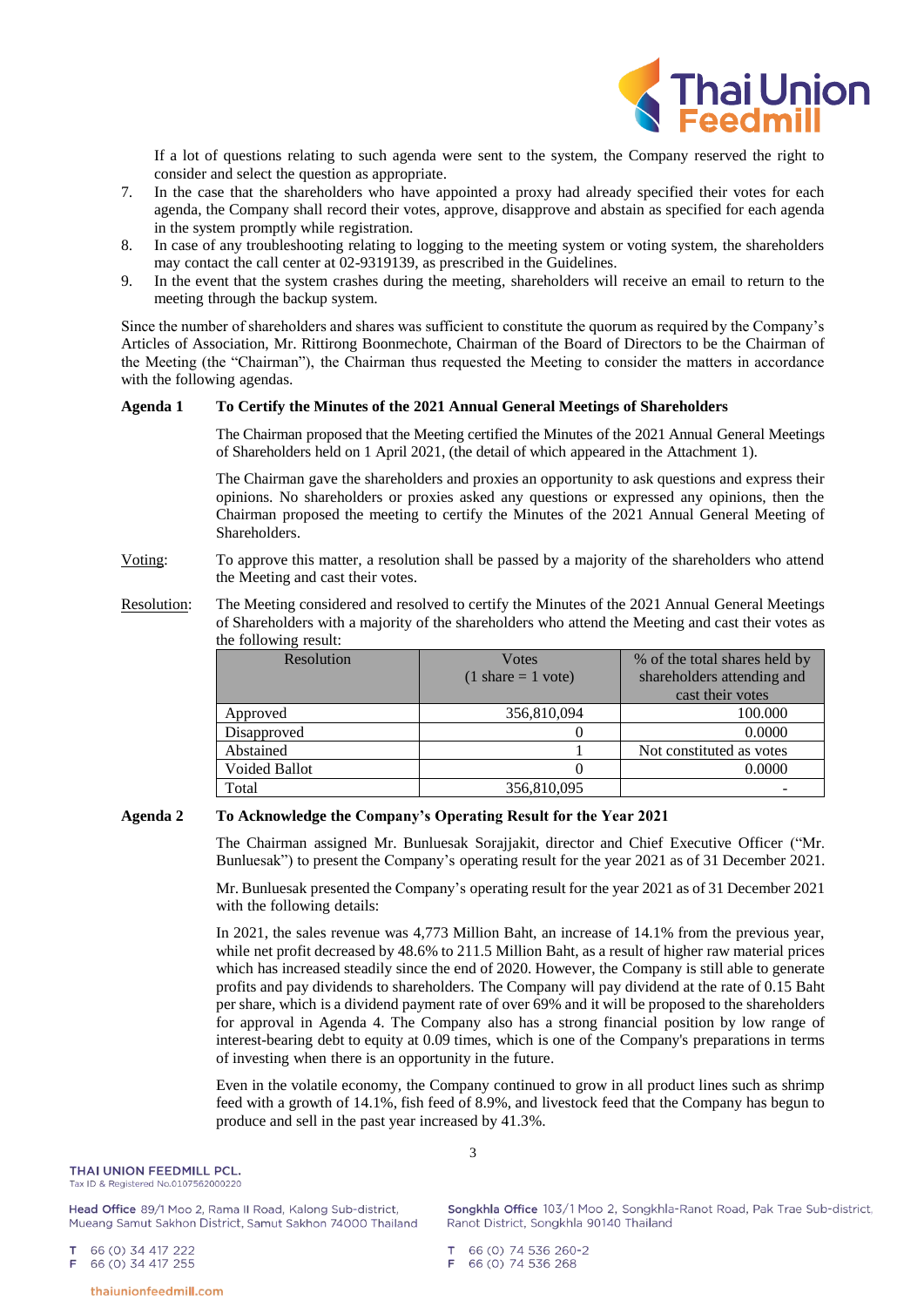

The Company still mainly focuses on the production of aquatic feed. It can be seen that the Company's shrimp feed accounted for 50.2% of total revenue, followed by fish feed at 37.6% and livestock feed at approximately 9.3%.

In 2021, the Company jointly invested in Pakistan under the subsidiary named AMG-Thaiunion Feedmill (Private) Limited ("AMG-TFM"). AMG-TFM started the operation in April 2021 and was able to generate revenue and profit in the same year which accounted for 3.3% of the total revenue of the Company. The remaining revenue occurred in the country and the sale proportion of domestic sales is over 92.5% while export is 4.2%.

#### Earning Forecast

In the first quarter of 2022, sales and profit margins may not recover because it is still in the low season of aquaculture both in Thailand and Pakistan including the price of the raw material remains at a high level whether the price of wheat flour affected by the war between Russia and Ukraine, which are the main producers of wheat and the price of soybean meal affected by drought in Argentina and Brazil which are the world's main producers of soybeans. It is expected that the situation will end in the second quarter of 2022, resulting in the overall first half of 2022 will not recover from the quarter 4/2021. The Company is not complacent about the aforementioned situation and aims to focus on managing internal costs as efficiently as possible by controlling the efficiency of product production and other related cost as well as adjusting product prices to be reflect with cost and market conditions. However, the Company can't raise the price of the product much because the market conditions and competition are unfavorable.

The Company expects that in the second half of 2022, the raw material costs will begin to decline which will contribute to the profit margin of the Company. The consumption demand in 2022 is expected to be higher than last year due to the epidemic situation of COVID-19 is starting to show sign of improvement and many countries have begun to open the countries resulting the sales revenues are expected to grow by 15%.

The shareholders may find more details in Annual Registration Statement and Annual Report for the year 2021 (Form 56-1 One Report) as Attachment 2 in form of QR Code which was sent to shareholders with the invitation letter.

The Chairman gave the shareholders and proxies an opportunity to ask questions and express their opinions on related issues which has shareholders and proxies asked and expressed opinions on this agenda and the Company answered the aforementioned questions which can be summarized as follows:

- 1. How did it affect to the profit of the Company after the increasing of product in the last year? Mr. Bunluesak clarified that in 2021, the Company has increased the shrimp feed price by approximately 2%, keeping the profit margin of the shrimp feed still at a good level. For fish feed, the price has been adjusted 3 times, averaging about 3-10%. Even if the product price has increased, it may not affect the profit much. This was because the raw material prices continued to rise and in addition, the Company was unable to increase the prices of freshwater fish feed. This will cause freshwater fish farmers to suffer losses from rising feed price while the seabass price in the market did not increase. For livestock feed, in the past year, the price has been adjusted about 15-20%, most of which are large customers understanding market conditions and rising product costs.
- 2. What will the gross profit margin for the first half of 2022 and the whole year of 2022 be? Mr. Bunluesak clarified that in November to February which is the low season of aquaculture, sales revenue during this period was not high and coupled with rising raw material prices. Therefore, the gross profit is expected to be close to the quarter 4/2021.
- 3. What is the Company's investment plan in 1-2 years? Mr. Bunluesak clarified that the Company has invested in Indonesia through a subsidiary, Thai Union Kharisma Lestari ("TUKL"), which started the operation in January 2022. TUKL is the new shrimp feed producer in Indonesia market, therefore, it will take time to introduce the product in order to improve customers confidence and is expected to grow in the  $3<sup>rd</sup>$  and  $4<sup>th</sup>$ quarters of 2022. Moreover, the Company also invested in Pakistan under a subsidiary, AMG-

THAI UNION FFFDMILL PCL. Tax ID & Registered No.0107562000220

Head Office 89/1 Moo 2, Rama II Road, Kalong Sub-district, Mueang Samut Sakhon District, Samut Sakhon 74000 Thailand

66 (0) 34 417 222

66 (0) 34 417 255 F

66 (0) 74 536 260-2 66 (0) 74 536 268

4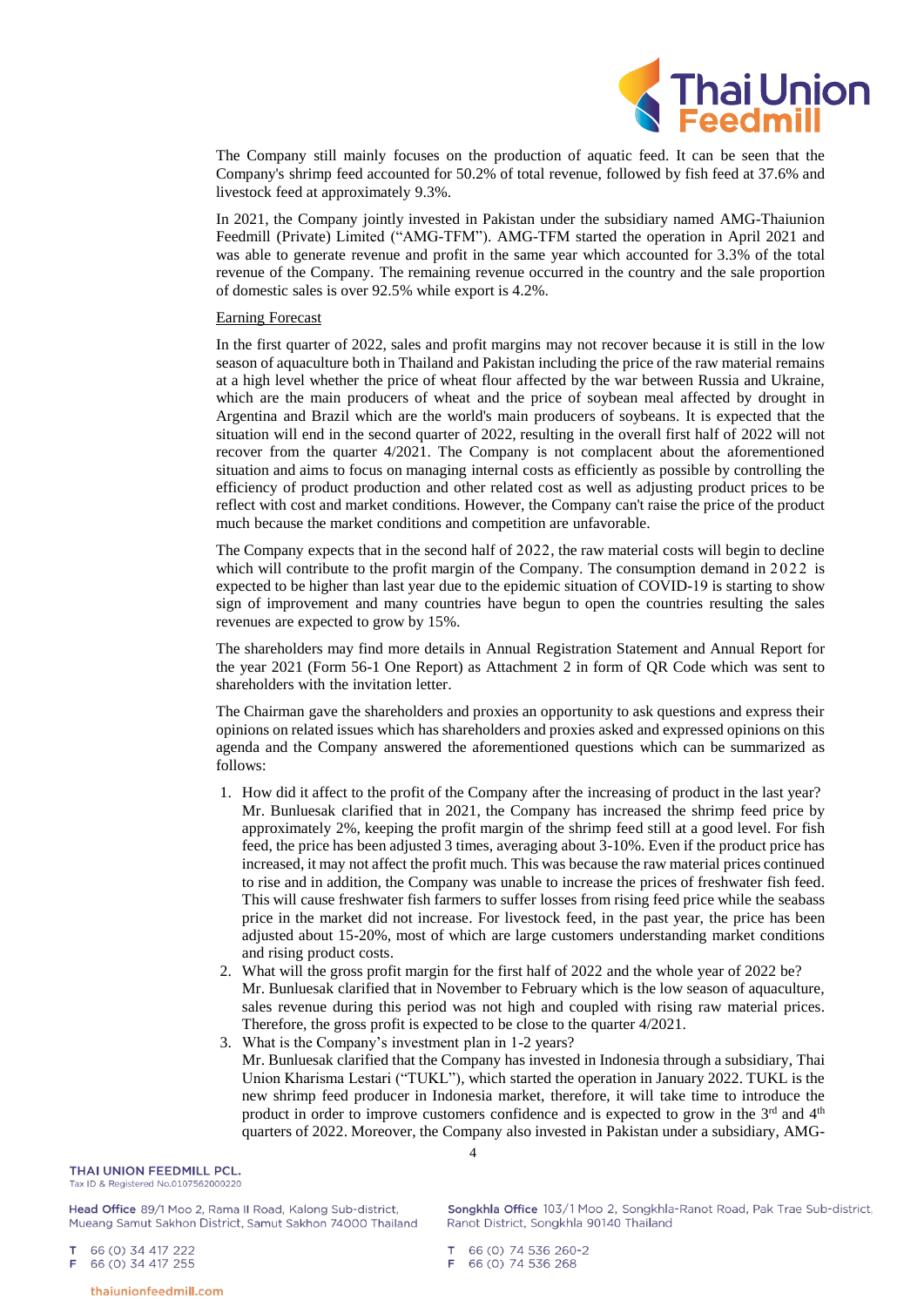

TFM, to produce and distribute fish feed. AMG-TFM has started to recognize revenue in 2021. In this regard, the Company focus on investment in these 2 countries and no other investment plan. However, if the Company has studied, analyzed and found which investments will contribute profit and sale revenues, the Company may consider further investments.

No shareholders or proxies asked any questions or expressed any opinions, then the Chairman proposed the meeting to acknowledge the Company's Operating Result for the Year 2021.

Voting: As this is an agenda item for acknowledgement, voting is not required.

Resolution: The Meeting acknowledged the Company's operational result for the year 2021

# **Agenda 3 To Consider and Approve the Company's Financial Statements for the Year 2021 ended 31 December 2021**

The Chairman informed that according to Section 112 of the Public Limited Companies Act, B.E 2535 (and its amendment) ("**Public Company Act**"), and Article 40 of the Article of Association of the Company, the Company shall prepare a statement of financial position (balance sheet) and statements of income at the end of each fiscal year, which have been audited by an external auditor, and submit them to the Meeting for approval. The Chairman proposed the Meeting to consider and approve the Company's Financial Statements for the Year 2021 ended 31 December 2021 which had been audited by Mr. Pongthavee Ratanakoses certified public accountant No. 7795 of PricewaterhouseCoopers ABAS Limited, and reviewed by the Audit Committee and the Board of Directors. The summary of the key financial is presented in the table below.

|                                       |          |          | Unit: Million Baht |
|---------------------------------------|----------|----------|--------------------|
| <b>Description</b>                    | 2020     | 2021     | <b>Variance</b>    |
| <b>Total Assets</b>                   | 2,498.49 | 3,343.56 | 33.82%             |
| <b>Total Liabilities</b>              | 1,015.83 | 940.13   | $-7.45%$           |
| <b>Total Revenue</b>                  | 4.244.47 | 4,833.96 | 13.89%             |
| Net Profit attributed to shareholders | 411.69   | 211.50   | $-48.63%$          |
| of the Company                        |          |          |                    |
| Net Profit per share (Baht/share)     | 1.00     | 0.50     | $-50.00\%$         |

Key Financial Information from the Company's Financial Statements

The Chairman gave the shareholders and proxies an opportunity to ask questions and express their opinions.

No shareholders or proxies asked any questions or expressed any opinions, then the Chairman proposed the meeting to approve the Company's financial statements for the year 2021 ended 31 December 2021.

- Voting: To approve this matter, a resolution shall be passed by a majority of the shareholders who attend the Meeting and cast their votes.
- Resolution: The Meeting considered and resolved to approve the Company's financial statements for the year 2021 ended 31 December 2021 with a majority of the shareholders who attend the Meeting and cast their votes as the following result:

5

| Resolution           | <b>V</b> otes<br>$(1 \text{ share} = 1 \text{ vote})$ | % of the total shares held by<br>shareholders attending and<br>cast their votes |  |
|----------------------|-------------------------------------------------------|---------------------------------------------------------------------------------|--|
| Approved             | 356,818,894                                           | 100.000                                                                         |  |
| Disapproved          |                                                       | 0.0000                                                                          |  |
| Abstained            |                                                       | Not constituted as votes                                                        |  |
| <b>Voided Ballot</b> |                                                       | 0.0000                                                                          |  |
| Total                | 356,818,895                                           |                                                                                 |  |

Head Office 89/1 Moo 2, Rama II Road, Kalong Sub-district, Mueang Samut Sakhon District, Samut Sakhon 74000 Thailand

66 (0) 34 417 222

66 (0) 34 417 255

66 (0) 74 536 268

Songkhla Office 103/1 Moo 2, Songkhla-Ranot Road, Pak Trae Sub-district, Ranot District, Songkhla 90140 Thailand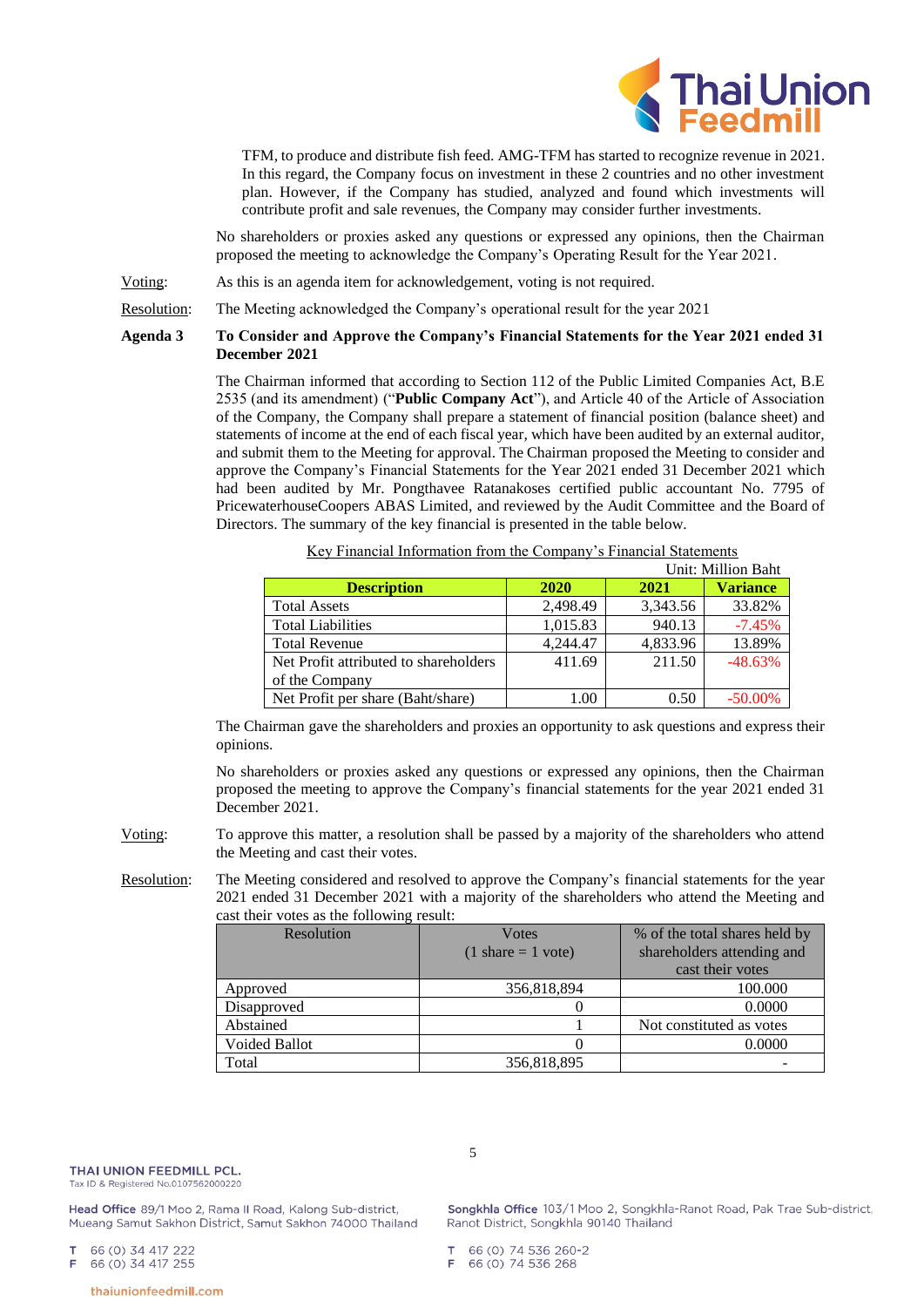

# **Agenda 4 To Consider and Approve the Allocation of Net Profit and Dividend Payment for the Year 2021**

The Chairman reported to the Meeting that pursuant to Section 115 and 116 of the Public Limited Companies Act, B.E. 2535 (and its amendment) and Article 42 and 43 of the Company's Articles of Association, the Company shall allocate no less than 5% of the annual profits as reserved funds, less the accumulated losses brought forward (if any), until the reserved fund is no less than 10% of the registered capital. The dividend payment must be approved by the shareholders' meeting. In this regard, The Company has a policy to pay dividends to shareholders at least 2 times a year with the total amount of not less than 50% of the net profit according to the consolidated financial statements of the Company. Dividend payments will be subject to economic conditions, operating results, and the Company's financial position, cash flow, investment plan, reserves for future investments, reserves for loan payments, or as working capital within the Company. Such dividend declaration will not be over the retained earnings of the Company's financial statements.

In 2021, the net profit from the Separate and Consolidated Financial Statements were 218.40 Million Baht and 211.50 Million Baht, respectively and also has unappropriated retained earnings from the separate financial statements of 312.20 Million Baht. Therefore, it deems appropriate to propose the allocation of profits from the 2021 operating results and retained earnings as dividend in cash with the rate of dividend payment of 1.15 Baht per share, totaling approximately 485 Million Baht or equivalent to 229.32% of net profit which is in accordance with the Company's dividend payment policy.

In this regard, the Board of Directors' Meeting No. 4/2021 dated 5 August 2021 has a resolution to approve an interim dividend from the operating result of 1 January – 30 June 2021 and retained earnings to the existing shareholders before listing on the Stock Exchange of Thailand at the rate of 1.00 Baht per share, totaling approximately 410 Million Baht with the payment date on 3 September 2021. Therefore, the Company will pay the remaining dividend from the operating result of 1 July – 31 December 2021 at the rate of 0.15 Baht per share, totaling approximately 75 Million Baht by paid from net profit in the part of BOI at the full amount.

The record date for specifying the list of shareholders entitled to receive dividends will be on 4 March 2022 and the dividend will be paid on 19 April 2022.

**Detail of Dividend Payment 2019 2020 2021 (Proposed year)** 1. Net Profit on consolidated financial statements (Baht) 840,795,659 411,693,688 211,497,536 2. No. of share 410,000,000 410,000,000 425,397,260\* 3. Total Dividend per share (Baht) 3.1 Interim Dividend Payment  $(1<sup>st</sup> time)$ 3.2 Interim Dividend Payment  $(2<sup>nd</sup> time)$ 3.3 Annual Dividend **1.95** 1.00 0.95 - **0.60** 0.30 - 0.30 **1.15** 1.00 - 0.15 Total dividend payment (Baht) 799,500,000 246,000,000 485,000,000 5. Dividend payment ratio (%)  $95.09\%$  | 59.75% 229.32%

Information for comparison with the last year dividend payment are as follows:

\* on 26 October 2021, the Company has registered the increasing of paid-up capital from 400,000,000 shares to 500,000,000 shares with the same par value at 2.00 Baht per share. Therefore, the weighted average number of shares shall be 425,397,260 shares

Currently, the Company's legal reserve has reached the amount required by laws, therefore the Company has not to allocate profit as the legal reserve.

The Chairman gave the shareholders and proxies an opportunity to ask questions and express their opinions.

No shareholders or proxies asked any questions or expressed any opinions, then the Chairman proposed the meeting to approve the allocation of net profit and dividend payment for the year 2021.

Head Office 89/1 Moo 2, Rama II Road, Kalong Sub-district. Mueang Samut Sakhon District, Samut Sakhon 74000 Thailand

66 (0) 34 417 222

66 (0) 34 417 255 F

Songkhla Office 103/1 Moo 2, Songkhla-Ranot Road, Pak Trae Sub-district, Ranot District, Songkhla 90140 Thailand

66 (0) 74 536 260-2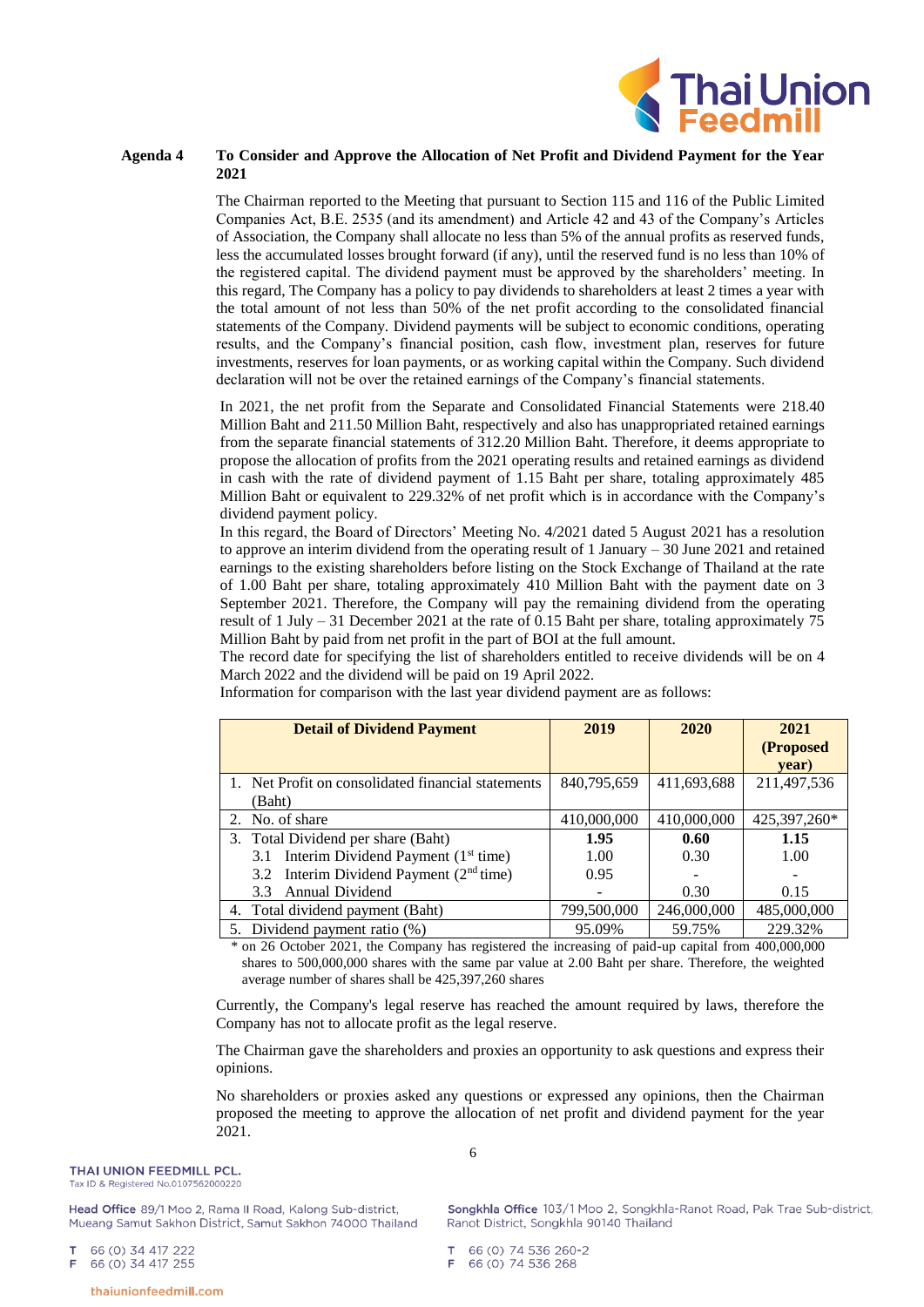

Voting: To approve this matter, a resolution shall be passed by a majority of the shareholders who attend the Meeting and cast their votes.

Resolution: The Meeting considered and resolved to approve the allocation of net profit and dividend payment for the year 2021 with a majority of the shareholders who attend the Meeting and cast their votes as the following result:

| $\mu$ <sub>0</sub> the rollowing researchers |                                                       |                                                             |  |  |
|----------------------------------------------|-------------------------------------------------------|-------------------------------------------------------------|--|--|
| Resolution                                   | <b>V</b> otes<br>$(1 \text{ share} = 1 \text{ vote})$ | % of the total shares held by<br>shareholders attending and |  |  |
|                                              |                                                       | cast their votes                                            |  |  |
| Approved                                     | 356,819,994                                           | 99.9999                                                     |  |  |
| Disapproved                                  |                                                       | 0.0000                                                      |  |  |
| Abstained                                    |                                                       | Not constituted as votes                                    |  |  |
| <b>Voided Ballot</b>                         |                                                       | 0.0000                                                      |  |  |
| Total                                        | 356,819,995                                           |                                                             |  |  |

## **Agenda 5 To Consider and Approve the Appointment of Directors to Replace of Those Who will Retire by Rotation in 2022**

The Chairman informed the meeting that he, Mr. Chan Shue Chung and Mr. Bunluesak Sorajjakit who have been nominated to re-appoint for another term voluntarily leave the meeting during the consideration for shareholders able to independently appoint directors and will return to the meeting again after this agenda is finished. In this regard, the Chairman has assigned Mrs. Rachadaporn Rachadaewindra ("Mrs. Rachadaporn"), the Chairman of the Audit Committee and independent director, to present this agenda.

Mrs. Rachadaporn informed that pursuant to Section 71 of the Public Limited Companies Act and under Clause 17 of the Articles and Association of the Company, which stipulates that at every annual general meeting, one-third of directors who have been in their positions the longest since their last appointments must retire by rotation. If the parts exactly, directors in a number closet to one-third shall retire. The directors retiring by rotation shall be re-elected. Directors vacating their office in the first and second years after the registration of the Company shall be selected by drawing lots. In subsequent years, the director who has held office longest shall retire.

In the 2022 Annual General Meeting of Shareholders, the directors who will retire by rotation are as follows:

|  | 1. Mr. Rittirong Boonmechote | Chairman of the Board of Directors |
|--|------------------------------|------------------------------------|
|  | 2. Mr. Chan Shue Chung       | Director                           |
|  | 3. Mr. Bunluesak Sorajjakit  | Director                           |

The Company has considered and found that 3 directors those retired by rotation have knowledge, abilities, experience, and specific expertise in pursuance to the Company's business strategy as well as dedication their time to fully performing their role on the Board, together with the appropriate qualifications and do not possess disqualifying characteristics as specified by law on public limited companies, and do not possess characteristics indicating a lack of appropriateness in respect to trustworthiness in managing business with shares held by public shareholders as specified by law on securities and exchange. Then, the Company recommended that the Board of Directors propose the following retiring directors be re-appointed as Directors for another term to the 2022 Annual General Meeting of Shareholders for approval. Profiles of each nominated directors for the appointment as directors appear in Attachment 3.

Mrs. Rachadaporn gave the shareholders and proxies an opportunity to ask questions and express their opinions.

No shareholders or proxies asked any questions or expressed any opinions, then Mrs. Rachadaporn proposed the meeting to approve the appointment of directors to replace of those who will retire by rotation in 2022.

Voting: To approve this matter, a resolution shall be passed by a majority of the shareholders who attend the Meeting and cast their votes. The resolution shall be passed for each individual director.

THAI UNION FEEDMILL PCL. Tax ID & Registered No.0107562000220

Head Office 89/1 Moo 2, Rama II Road, Kalong Sub-district, Mueang Samut Sakhon District, Samut Sakhon 74000 Thailand

66 (0) 34 417 222

66 (0) 34 417 255 F

66 (0) 74 536 260-2 66 (0) 74 536 268

7

Songkhla Office 103/1 Moo 2, Songkhla-Ranot Road, Pak Trae Sub-district, Ranot District, Songkhla 90140 Thailand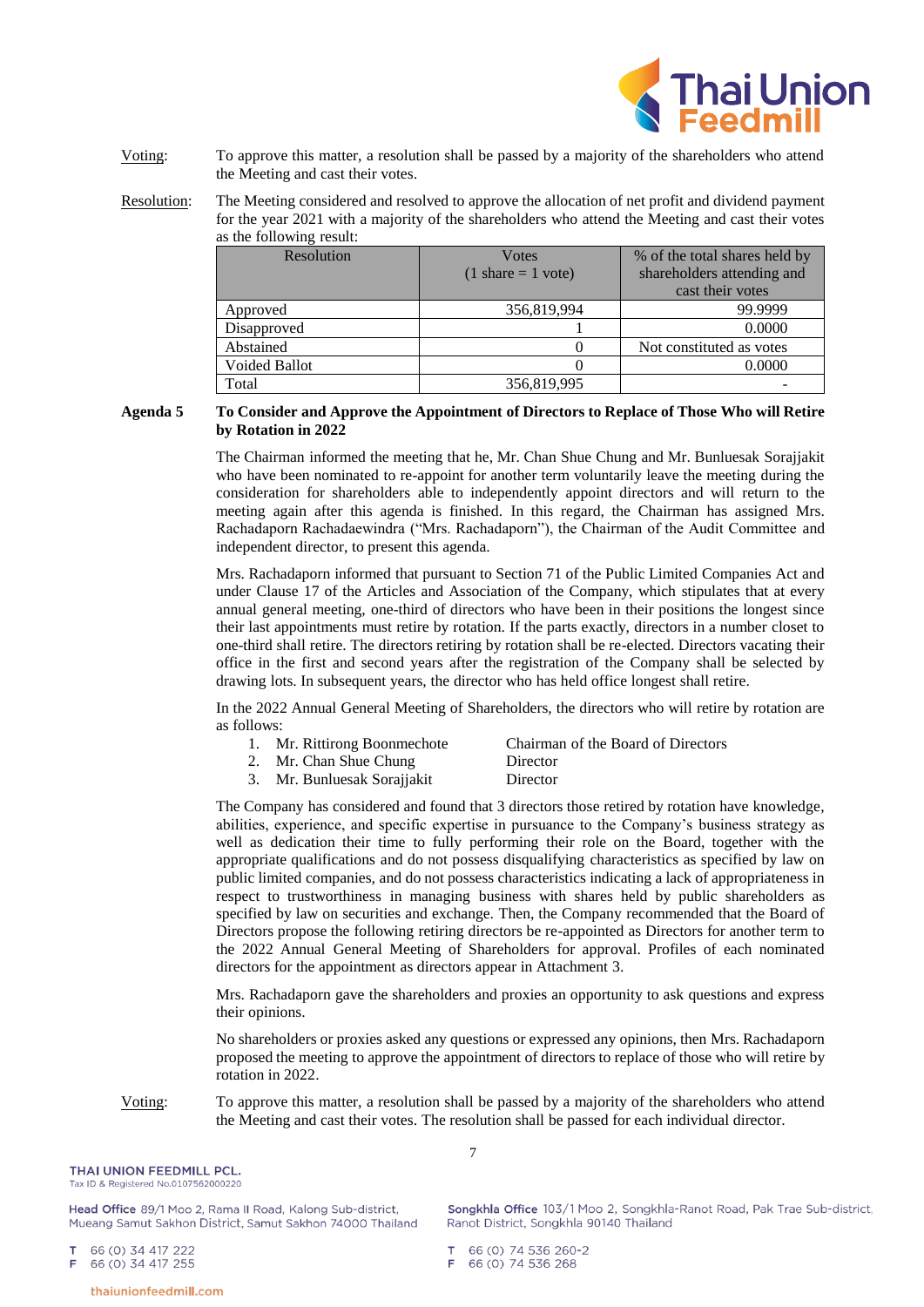

- Resolution: The Meeting considered and resolved to approve the appointment of directors to replace of those who will retire by rotation in 2022 with a majority of the shareholders who attend the Meeting and cast their votes as the following result:
	- 1. Mr. Rittirong Boonmechote

| Resolution    | <b>V</b> otes                        | % of the total shares held by |  |
|---------------|--------------------------------------|-------------------------------|--|
|               | $(1 \text{ share} = 1 \text{ vote})$ | shareholders attending and    |  |
|               |                                      | cast their votes              |  |
| Approved      | 356,819,994                          | 99.9999                       |  |
| Disapproved   |                                      | 0.0000                        |  |
| Abstained     |                                      | Not constituted as votes      |  |
| Voided Ballot |                                      | 0.0000                        |  |
| Total         | 356,819,995                          |                               |  |

2. Mr. Chan Shue Chung

| Resolution    | <b>V</b> otes                        | % of the total shares held by |  |
|---------------|--------------------------------------|-------------------------------|--|
|               | $(1 \text{ share} = 1 \text{ vote})$ | shareholders attending and    |  |
|               |                                      | cast their votes              |  |
| Approved      | 356,819,994                          | 99.9999                       |  |
| Disapproved   |                                      | 0.0000                        |  |
| Abstained     |                                      | Not constituted as votes      |  |
| Voided Ballot |                                      | 0.0000                        |  |
| Total         | 356,819,995                          |                               |  |

3. Mr. Bunluesak Sorajjakit

| Resolution           | <b>V</b> otes                        | % of the total shares held by |  |
|----------------------|--------------------------------------|-------------------------------|--|
|                      | $(1 \text{ share} = 1 \text{ vote})$ | shareholders attending and    |  |
|                      |                                      | cast their votes              |  |
| Approved             | 356,819,994                          | 99.9999                       |  |
| Disapproved          |                                      | 0.0000                        |  |
| Abstained            |                                      | Not constituted as votes      |  |
| <b>Voided Ballot</b> |                                      | 0.0000                        |  |
| Total                | 356,819,995                          |                               |  |

Before proceeding to the next agenda, the Chairman, Mr. Chan Shue Chung and Mr. Bunluesak Sorajjakit have returned to the meeting.

## **Agenda 6 To Consider and Approve the Remuneration of the Directors for the Year 2022**

The Chairman informed that pursuant to Section 90 of the Public Limited Companies Act, B.E. 2535 (and its amendment) and Article 26 of the Company's Articles of Association specified that the Company's directors shall be entitled to receive remunerations from the Company in the form of reward, meeting allowance, gratuity, bonus, or other benefits and the approval from shareholders' meeting is also required.

The Company has carefully considered Directors Remuneration to ensure that it is commensurate with the duty and responsibility, the Company's performance, each director's responsibility and performance, and other companies listed on the Stock Exchange of Thailand with similar industries. Also, director remuneration must be sufficient to attract and retain quality directors. The remuneration of directors for the year 2022 shall be the same rate of 2021, comprised of monthly allowance and meeting allowance with the details as below:

Head Office 89/1 Moo 2, Rama II Road, Kalong Sub-district, Mueang Samut Sakhon District, Samut Sakhon 74000 Thailand

66 (0) 34 417 222 66 (0) 34 417 255 F

Songkhla Office 103/1 Moo 2, Songkhla-Ranot Road, Pak Trae Sub-district, Ranot District, Songkhla 90140 Thailand

66 (0) 74 536 260-2

66 (0) 74 536 268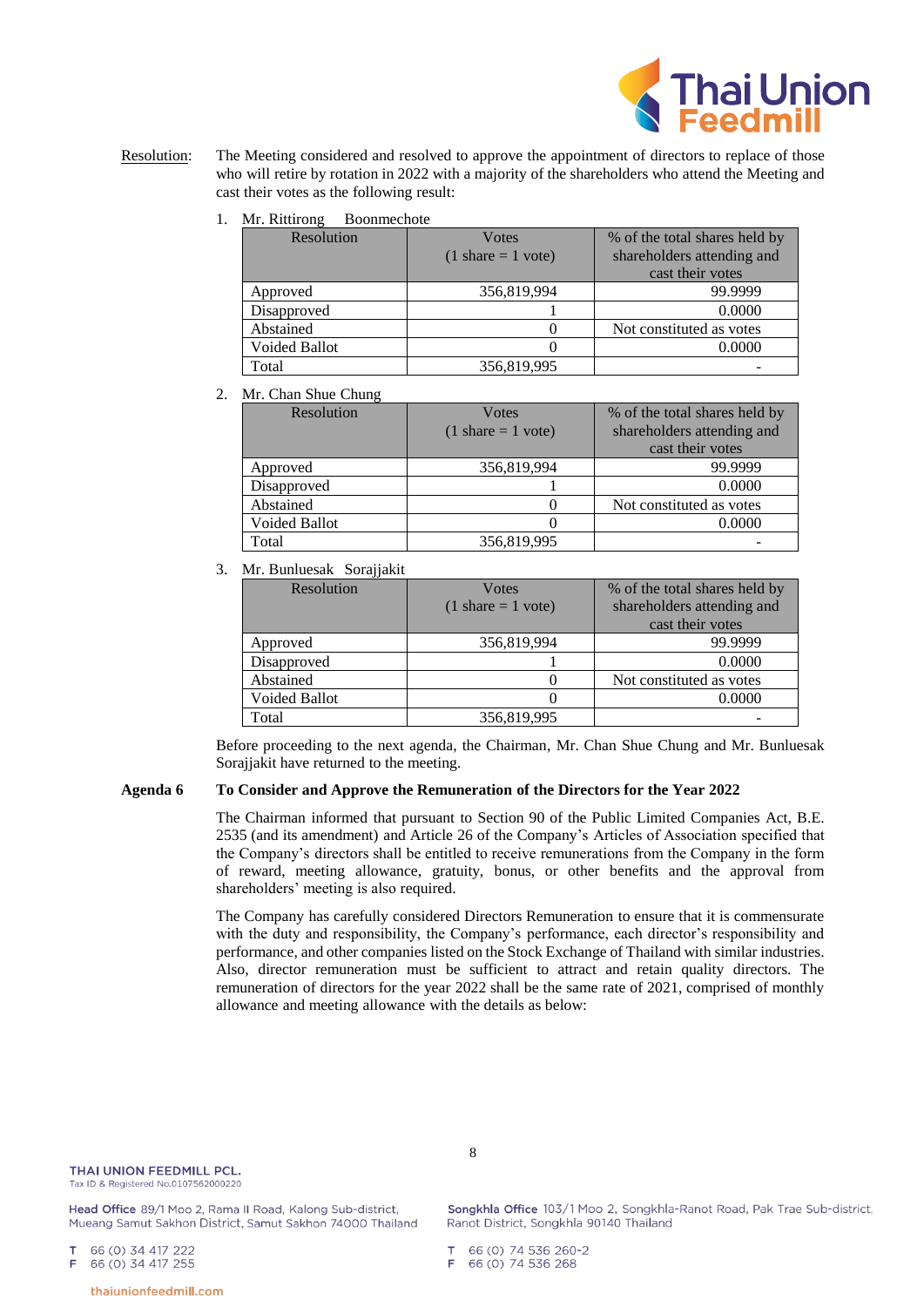

| <b>Director</b> |                                      | <b>Monthly Retainer</b><br>(THB/Person) |           | <b>Meeting Allowance</b><br>(THB/Meeting/Person) |           |  |
|-----------------|--------------------------------------|-----------------------------------------|-----------|--------------------------------------------------|-----------|--|
|                 |                                      |                                         |           | (Only for Directors who                          |           |  |
|                 |                                      |                                         |           | <b>Attended the Meeting)</b>                     |           |  |
|                 |                                      | 2021                                    | 2022      | 2021                                             | 2022      |  |
|                 |                                      |                                         | (Proposed |                                                  | (Proposed |  |
|                 |                                      |                                         | year)     |                                                  | year)     |  |
| $1_{-}$         | <b>Board of Directors</b>            |                                         |           |                                                  |           |  |
|                 | Chairman                             | 25,000                                  | 25,000    | 15,000                                           | 15,000    |  |
|                 | Director<br>$\overline{\phantom{a}}$ | 20,000                                  | 20,000    | 10,000                                           | 10,000    |  |
| 2.              | <b>Audit Committee</b>               |                                         |           |                                                  |           |  |
|                 | Chairman                             | 20,000                                  | 20,000    | - none -                                         | - none -  |  |
|                 | Member<br>$\overline{\phantom{a}}$   | 15,000                                  | 15,000    | - none -                                         | - none -  |  |
| 3.              | <b>Executive Committee</b>           |                                         |           |                                                  |           |  |
|                 | Chairman                             | - none -                                | - none -  | - none -                                         | - none -  |  |
|                 | Member                               | - none -                                | - none -  | - none -                                         | - none -  |  |

Remarks: No other benefits given to the directors and committee members apart from monthly retainers and meeting allowances.

The Chairman gave the shareholders and proxies an opportunity to ask questions and express their opinions.

No shareholders or proxies asked any questions or expressed any opinions, then the Chairman proposed the meeting to approve the remuneration of the directors for the year 2022.

- Voting: To approve this matter, a resolution shall be passed by not less than two-thirds (2/3) of the total votes of the shareholders attending the Meeting.
- Resolution: The Meeting considered and resolved to approve the remuneration of the directors for the year 2022 with not less than two-thirds (2/3) of the total votes of the shareholders attending the Meeting as the following result:

| Resolution           | <b>V</b> otes                        | % of the total shares held by |
|----------------------|--------------------------------------|-------------------------------|
|                      | $(1 \text{ share} = 1 \text{ vote})$ | shareholders attending        |
| Approved             | 356,819,994                          | 99.9999                       |
| Disapproved          |                                      | 0.0000                        |
| Abstained            |                                      | 0.0000                        |
| <b>Voided Ballot</b> |                                      | 0.0000                        |
| Total                | 356,819,995                          | 100.0000                      |

## **Agenda 7 To Consider and Approve the Appointment of the Auditors and Fix the Audit Fee for the Year 2022**

The Chairman informed the meeting that according to Section 120 of the Public Limited Companies Act, the appointment of the Company's external auditors and the audit fees shall be approved at the annual general meeting of shareholders.

After considering the independence, competency, experience in auditing, competitiveness, and other value-added service of the auditors as well as the audit fee, and recommended that the Board propose the appointment of the auditors from PricewaterhouseCoopers ABAS Limited ("PwC") as the Company's auditors for the year 2022 to the Meeting for approval. The proposed auditors are as follows:

|                   | Name of Auditor    | <b>CPA</b>              | No. of years certified the     |
|-------------------|--------------------|-------------------------|--------------------------------|
|                   |                    | <b>Registration No.</b> | Company's financial statements |
| 1. Mr. Pongthavee | Ratanakoses        | 7795                    | 4 years (2018 - 2021)          |
| 2. Mr. Chanchai   | Chaiprasit         | 3760                    |                                |
| 3. Ms. Amornrat   | Pearmpoonvatanasuk | 4599                    | -                              |
|                   |                    | $\ddot{\phantom{1}}$    | $  -$                          |

Any of the above auditors can conduct the audit and express an opinion on the Company's financial statements. In the event that these auditors are unable to perform their duties, PwC is authorized

THAI UNION FFFDMILL PCL. Tax ID & Registered No.0107562000220

Head Office 89/1 Moo 2, Rama II Road, Kalong Sub-district, Mueang Samut Sakhon District, Samut Sakhon 74000 Thailand

66 (0) 34 417 222

66 (0) 34 417 255 F

66 (0) 74 536 260-2

thaiunionfeedmill.com

 $\overline{Q}$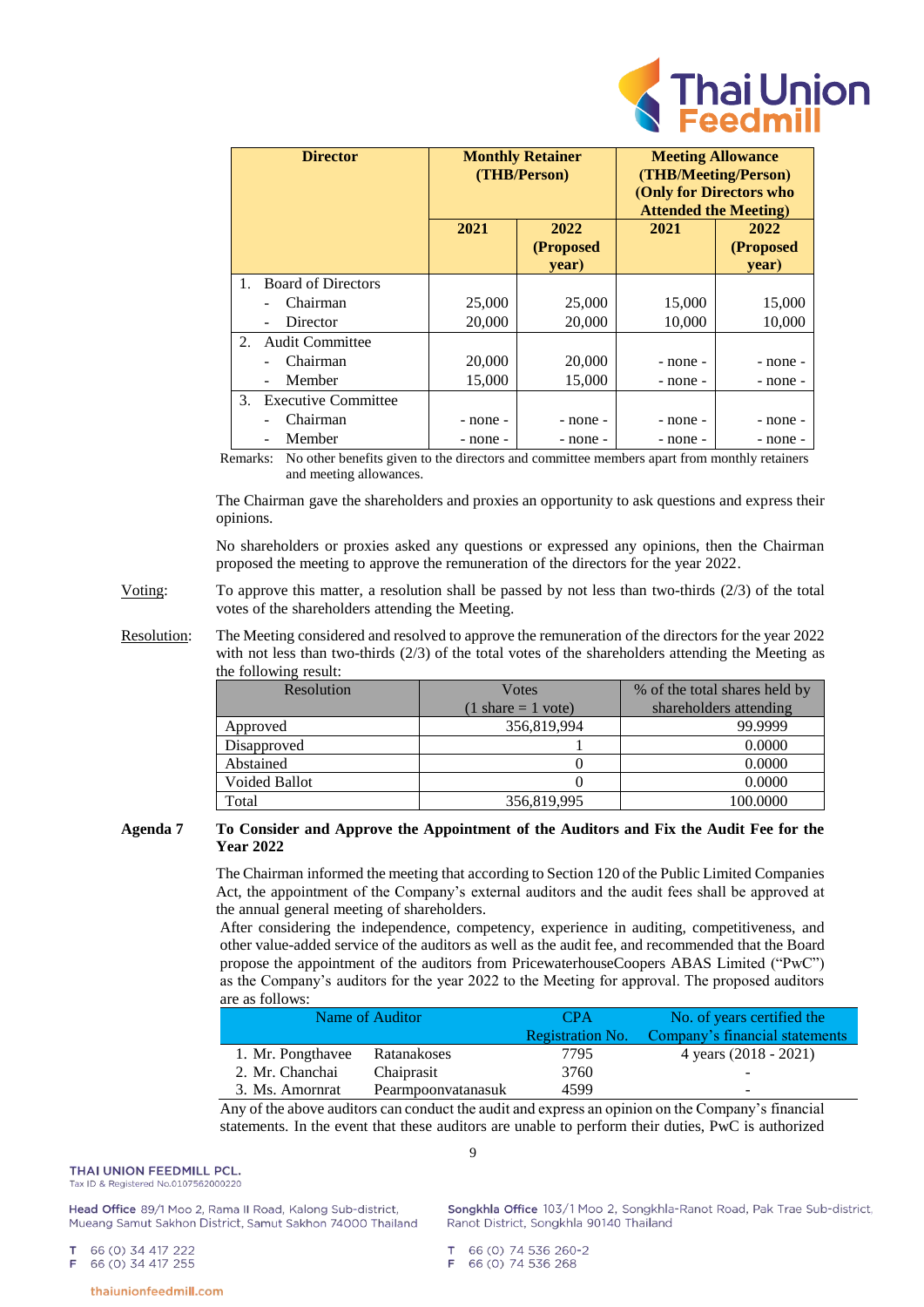

to assign another of its auditors to perform the audit and provide the opinions on the Company's financial statements in their place. In addition, PwC and the proposed auditors are independent and do not have any conflicts of interest with the Company, subsidiaries, the management, the major shareholders or any related person as well as independent in auditing and expressing opinions on the financial statements. Each auditor's profile is shown in Attachment 4.

In this regard, the audit fee for the year 2022 shall be at the amount of not exceeding 2,700,000 Baht, an increasing of 400,000 Baht from the year 2021. The audit fee excludes out of pocket expense.

Comparative information on the payment of auditor remuneration in the previous year is shown in the following table.

| <b>Audit Fee</b>                                | 2021      | 2022      | <b>Increase</b> |
|-------------------------------------------------|-----------|-----------|-----------------|
|                                                 |           | (Proposed | /Decrease       |
|                                                 |           | year)     |                 |
| Annual audit fee for the consolidated financial | 1,397,300 | 1,797,300 | 400,000         |
| statements of the Company                       |           |           |                 |
| Quarterly review fee for the consolidated       | 902,700   | 902,700   |                 |
| financial statements of the Company             |           |           |                 |
| Total                                           | 2,300,000 | 2,700,000 | 400,000         |

The audit fee of 2021 has excluded non-audit fee of 300,000 Baht and out of pocket expense which are actual disburse.

The Chairman gave the shareholders and proxies an opportunity to ask questions and express their opinions on related issues which has shareholders and proxies asked and expressed opinions on this agenda and the Company answered the aforementioned questions which can be summarized as follows:

Ms. Maneerat Thamthornsukon, a shareholder, inquired the reason why the audit fee in 2022 is higher than the year 2021.

Mrs. Rachadaporn clarified that since the Company plans to implement SAP system in 2022, there will be additional audit fee in this part which make audit fee higher than the previous year.

No shareholders or proxies asked any questions or expressed any opinions, then the Chairman proposed the meeting to approve the appointment of the auditors and fix the audit fee for the year 2022.

- Voting: To approve this matter, a resolution shall be passed by a majority of the shareholders who attend the Meeting and cast their votes.
- Resolution: The Meeting considered and resolved to approve the appointment of the auditors and fix the audit fee for the year 2022 with a majority of the shareholders who attend the Meeting and cast their votes as the following result:

| $10000$ as the rollowing result. |                                      |                               |
|----------------------------------|--------------------------------------|-------------------------------|
| Resolution                       | <b>V</b> otes                        | % of the total shares held by |
|                                  | $(1 \text{ share} = 1 \text{ vote})$ | shareholders attending and    |
|                                  |                                      | cast their votes              |
| Approved                         | 356,819,994                          | 99.9999                       |
| Disapproved                      |                                      | 0.0000                        |
| Abstained                        |                                      | Not constituted as votes      |
| <b>Voided Ballot</b>             |                                      | 0.0000                        |
| Total                            | 356,819,995                          |                               |

### **Agenda 8 To Consider and Approve the Amendment of the Company's Article of Association, Article 5**

The Chairman informed the meeting that to comply with relevant regulations and in accordance with the duty of securities registration of Thailand Securities Depository Company Limited, therefore, proposes to the 2022 Annual General Meeting of Shareholders to consider and approve the amendment of Article 5 of the Company's Articles of Association with the following details:

THAI UNION FFFDMILL PCL. Tax ID & Registered No.0107562000220

Head Office 89/1 Moo 2, Rama II Road, Kalong Sub-district, Mueang Samut Sakhon District, Samut Sakhon 74000 Thailand

66 (0) 34 417 222

66 (0) 34 417 255 F

10

Songkhla Office 103/1 Moo 2, Songkhla-Ranot Road, Pak Trae Sub-district, Ranot District, Songkhla 90140 Thailand

66 (0) 74 536 260-2 66 (0) 74 536 268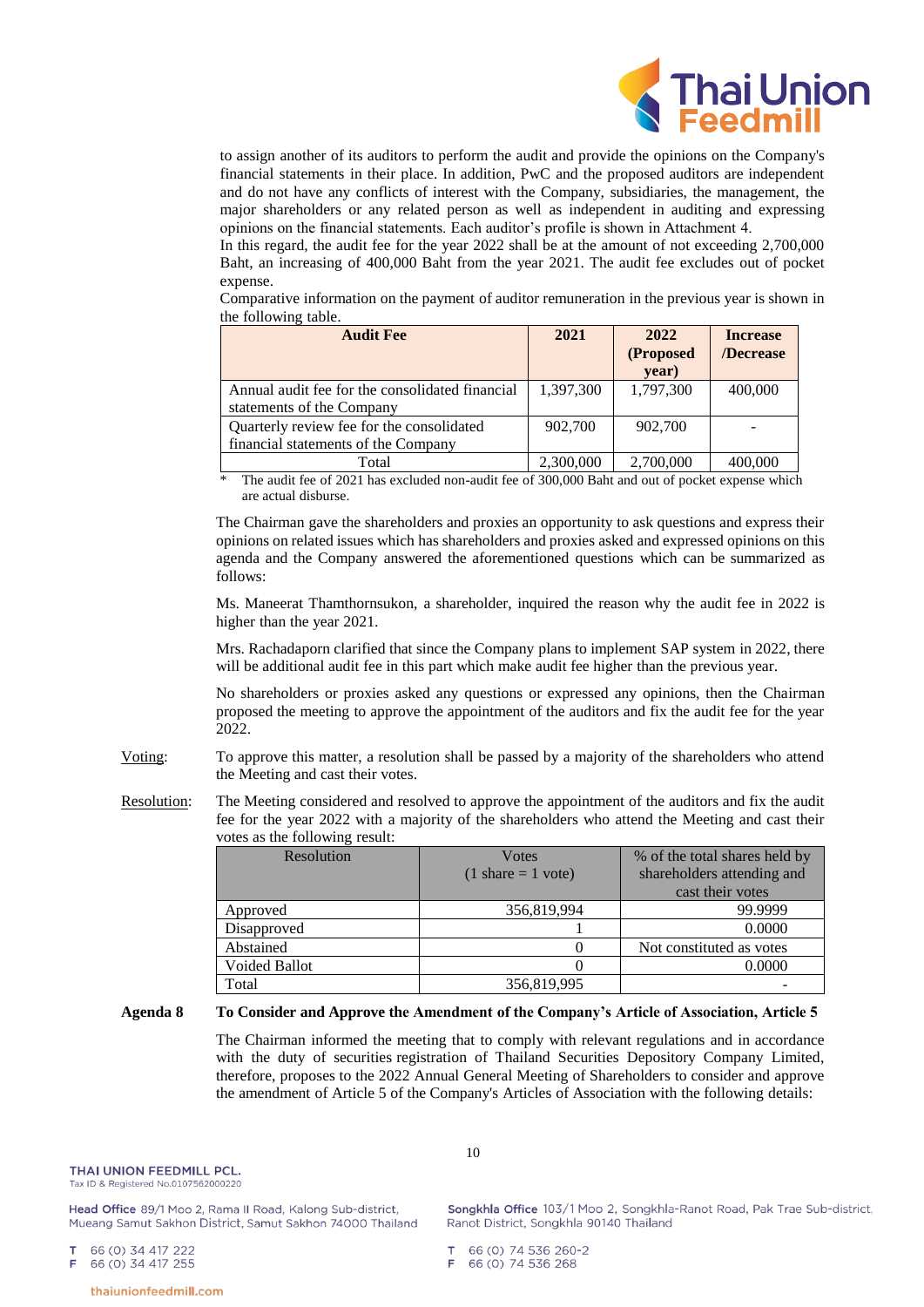

| Previously                                            | Revised                                                |
|-------------------------------------------------------|--------------------------------------------------------|
| Article 5. All share certificates of the              | Article 5. The share of the company shall be           |
| company shall be specified the name of shareholders   | specified the name of shareholders with at least one   |
| with at least one director's signature together with  | director's signature together with the company's seal  |
| the company's seal affixed thereon or the board of    | affixed on share certificate or the board of directors |
| directors may appoint the share registrar under the   | may appoint the share registrar under the laws         |
| laws governing securities and the stock exchange to   | governing securities and the stock exchange to sign    |
| sign on behalf of the company without the             | on behalf of the company without the company's         |
| company's seal affixed. In the event that the         | seal affixed. In the event that the company has        |
| company has assigned the stock exchange to be the     | assigned Thailand Securities Depository Company        |
| company's share registrar, the procedures relating to | Limited to be the company's share registrar, the       |
| the company's corporate administration shall be       | procedures relating to the company's corporate         |
| pursuant to the determination of the share registrar. | administration shall be pursuant to the determination  |
|                                                       | of the share registrar.                                |

The Chairman gave the shareholders and proxies an opportunity to ask questions and express their opinions.

No shareholders or proxies asked any questions or expressed any opinions, then the Chairman proposed the meeting to approve the amendment of the Company's Article of Association, Article 5.

Voting: To approve this matter, a resolution shall be passed by not less than three-fourth of the shareholders who attend the Meeting and entitled to vote.

Resolution: The Meeting considered and resolved to approve the amendment of the Company's Article of Association, Article 5 with not less than three-fourth of the shareholders who attend the Meeting and entitled to vote as the following result:

| Resolution           | <b>V</b> otes                        | % of the total shares held by |
|----------------------|--------------------------------------|-------------------------------|
|                      | $(1 \text{ share} = 1 \text{ vote})$ | shareholders attending and    |
|                      |                                      | cast their votes              |
| Approved             | 356,819,994                          | 99.9999                       |
| Disapproved          |                                      | 0.0000                        |
| Abstained            |                                      | 0.0000                        |
| <b>Voided Ballot</b> |                                      | 0.0000                        |
| Total                | 356,819,995                          | 100.0000                      |

#### **Agenda 9 Other business (if any)**

The Chairman gave the shareholders and proxies an opportunity to ask questions and express their opinions on related issues which has shareholders and proxies asked and expressed opinions on this agenda and the Company answered the aforementioned questions which can be summarized as follows:

Ms. Maneerat Thamthornsukon, a shareholder, inquired that currently, the raw material prices are rising, what measures does the Company have to cope with and do the Company using substitute raw material?

The Chairman clarified that as Mr. Banluesak has clarified in previous agenda that this is the first year after 20 years operation that the Company has been hit by record of the highest raw material prices of wheat flour and soybean meal affected by war between Russia and Ukraine, which are major exporter of wheat flour. In addition, the epidemic situation of COVID-19 also affected the country's lockdown causing the restaurant to be affected seabass farmers who rely on the restaurant supply market are also affected. In addition, the price of seabass decreased, this results farmers were insecure on seabass farming. While shrimp farming has not been affected much because there was orders for shrimp in the market continuously.

In 2022, the Company has started to increase the product price in seabass feed. For shrimp feed, the price will not be increased to maintain the customer base. However, if the raw material price

Head Office 89/1 Moo 2, Rama II Road, Kalong Sub-district, Mueang Samut Sakhon District, Samut Sakhon 74000 Thailand

66 (0) 34 417 222

66 (0) 34 417 255

11

Songkhla Office 103/1 Moo 2, Songkhla-Ranot Road, Pak Trae Sub-district, Ranot District, Songkhla 90140 Thailand

66 (0) 74 536 260-2

66 (0) 74 536 268